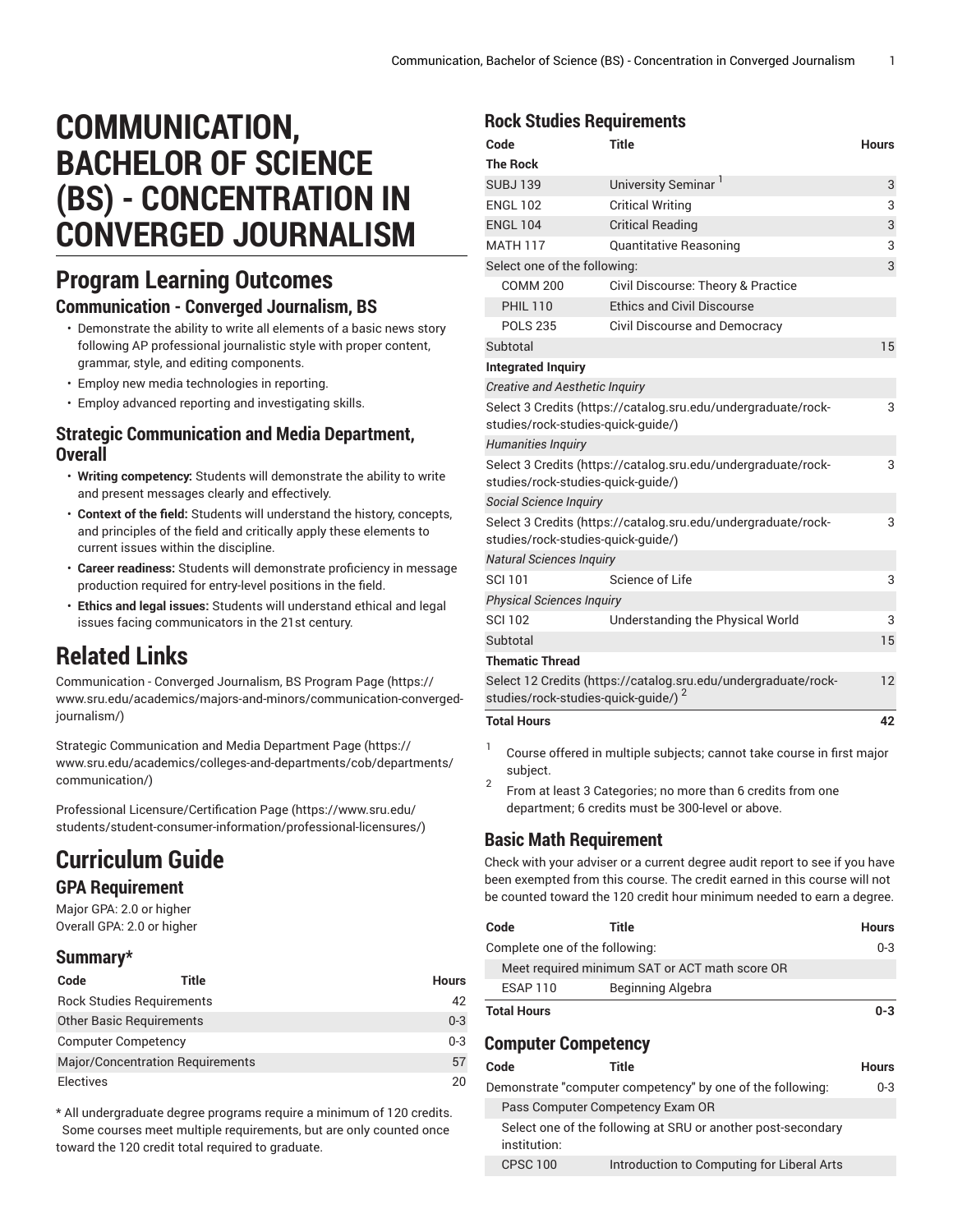| Total Hours         |                                              | $0 - 3$ |
|---------------------|----------------------------------------------|---------|
| PE 202              | <b>Technology for Wellness</b>               |         |
| <b>CPSC 130</b>     | Introduction to Computing and<br>Programming |         |
| CPSC <sub>110</sub> | <b>Computer Concepts</b>                     |         |

#### **Major Requirements**

• 29 major credits must be taken at SRU or PASSHE

• 29 major credits must be taken at the 300 level or above

| Code                           | Title                                                       | <b>Hours</b> |
|--------------------------------|-------------------------------------------------------------|--------------|
| <b>Core Requirements</b>       |                                                             |              |
| <b>COMM 110</b>                | Communication Concepts <sup>1,2</sup>                       | 3            |
| <b>COMM 263</b>                | Mass Media and Society <sup>1</sup>                         | 3            |
| <b>COMM 310</b>                | Communication Research Methods <sup>1,2</sup>               | 3            |
| <b>COMM 410</b>                | Communication Law <sup>1,2</sup>                            | 3            |
| <b>COMM 497</b>                | Senior Capstone Seminar                                     | 3            |
| Subtotal                       |                                                             | 15           |
| <b>Journalism Requirements</b> |                                                             |              |
| <b>COMM 235</b>                | Introduction to Digital Design <sup>1</sup>                 | 3            |
| or COMM 248                    | Interactive Multimedia 1                                    |              |
| <b>COMM 242</b>                | Journalistic Writing 1,2                                    | 3            |
| <b>COMM 247</b>                | Photojournalism <sup>1</sup>                                | 3            |
| <b>COMM 347</b>                | New-Media Journalism <sup>1</sup>                           | 3            |
| <b>COMM 348</b>                | Advanced Journalistic Writing and<br>Reporting <sup>1</sup> | 3            |
| <b>COMM 354</b>                | TV Studio Production <sup>1</sup>                           | 3            |
| <b>COMM 355</b>                | TV Field Production <sup>1</sup>                            | 3            |
| <b>COMM 450</b>                | Internship <sup>1</sup>                                     | $3-12$       |
| Subtotal                       |                                                             | 24-33        |
| <b>Journalism Electives</b>    |                                                             |              |
|                                | Select 6 courses (at least two must be at the 400 level)    | 18           |
| <b>COMM 235</b>                | Introduction to Digital Design <sup>1</sup>                 |              |
| <b>COMM 248</b>                | Interactive Multimedia 1                                    |              |
| <b>COMM 254</b>                | Video Production <sup>1</sup>                               |              |
| <b>COMM 307</b>                | Social Media <sup>1</sup>                                   |              |
| <b>COMM 334</b>                | Publication Production <sup>1</sup>                         |              |
| <b>COMM 342</b>                | Sports Journalism                                           |              |
| <b>COMM 205</b>                | Audio Production '                                          |              |
| <b>COMM 405</b>                | Global Media <sup>1</sup>                                   |              |
| <b>COMM 422</b>                | History of Journalism <sup>1</sup>                          |              |
| <b>COMM 441</b>                | Issues in Journalism <sup>1</sup>                           |              |
| <b>COMM 454</b>                | Live Broadcast Production <sup>1</sup>                      |              |
| <b>COMM 455</b>                | History of Broadcasting <sup>1</sup>                        |              |
| Subtotal                       |                                                             | 18           |
| <b>Total Hours</b>             |                                                             | $57 - 66$    |

1 Course counts for 50% of Major and Major GPA

2 A grade of 'C' or higher must be earned in these courses

\* Some courses may require pre-requisites. Please see course descriptions to determine if there are any pre-requisites for that specific course.

#### **Important Curriculum Guide Notes**

This Curriculum Guide is provided to help SRU students and prospective students better understand their intended major curriculum. Enrolled SRU students should note that the My Rock Audit may place alreadyearned and/or in progress courses in different, yet valid, curriculum categories. Enrolled SRU students should use the My Rock Audit Report and materials and information provided by their faculty advisers to ensure accurate progress towards degree completion. *The information on this guide is current as of the date listed. Students are responsible for curriculum requirements at the time of enrollment at the University*.

PASSHE - Pennsylvania State System of Higher Education Institutions

COMMUNICATION - BS (2118) Concentration in Converged Journalism (CVJR) This program is effective as of Fall 2019. Revised 10.28.2021 UCC 3.5.2019

# **Recommended Four-Year Plan**

| Course                                 | <b>Title</b>                                                    | <b>Hours</b> |
|----------------------------------------|-----------------------------------------------------------------|--------------|
| First Year                             |                                                                 |              |
| Fall                                   |                                                                 |              |
| SUBJ 139                               | University Seminar <sup>1</sup>                                 | 3            |
| <b>ENGL 102</b>                        | <b>Critical Writing</b>                                         | 3            |
| <b>COMM 110</b>                        | <b>Communication Concepts (SSI)</b>                             | 3            |
| <b>COMM 263</b>                        | Mass Media and Society                                          | 3            |
| <b>INDS 101</b>                        | <b>FYRST Seminar</b>                                            | 1            |
|                                        | Creative & Aesthetic Inquiry (https://catalog.sru.edu/          | 3            |
|                                        | undergraduate/rock-studies/rock-studies-quick-guide/)           |              |
|                                        | <b>Hours</b>                                                    | 16           |
| Spring                                 |                                                                 |              |
| Select one of the following:           |                                                                 | 3            |
| <b>COMM 200</b>                        | Civil Discourse: Theory & Practice                              |              |
| <b>PHIL 110</b>                        | <b>Ethics and Civil Discourse</b>                               |              |
| <b>POLS 235</b>                        | <b>Civil Discourse and Democracy</b>                            |              |
| <b>ENGL 104</b>                        | <b>Critical Reading</b>                                         | 3            |
| <b>COMM 235</b><br>or COMM 248         | Introduction to Digital Design<br>or Interactive Multimedia 1   | 3            |
| <b>MATH 117</b>                        | Quantitative Reasoning                                          | 3            |
| studies/rock-studies-quick-guide/)     | Humanities Inquiry (https://catalog.sru.edu/undergraduate/rock- | 3            |
|                                        | <b>Hours</b>                                                    | 15           |
| <b>Second Year</b>                     |                                                                 |              |
| Fall                                   |                                                                 |              |
| <b>COMM 242</b>                        | Journalistic Writing                                            | 3            |
| <b>SCI 101</b>                         | Science of Life                                                 | 3            |
| Converged Journalism Elective          |                                                                 | 3            |
| <b>Electives</b>                       |                                                                 | 6            |
| Declare a Thematic Thread <sup>2</sup> |                                                                 |              |
|                                        | <b>Hours</b>                                                    | 15           |
| Spring                                 |                                                                 |              |
| <b>COMM 247</b>                        | Photojournalism (S)                                             | 3            |
| <b>SCI 102</b>                         | Understanding the Physical World                                | 3            |
| Converged Journalism Elective          |                                                                 | 3            |